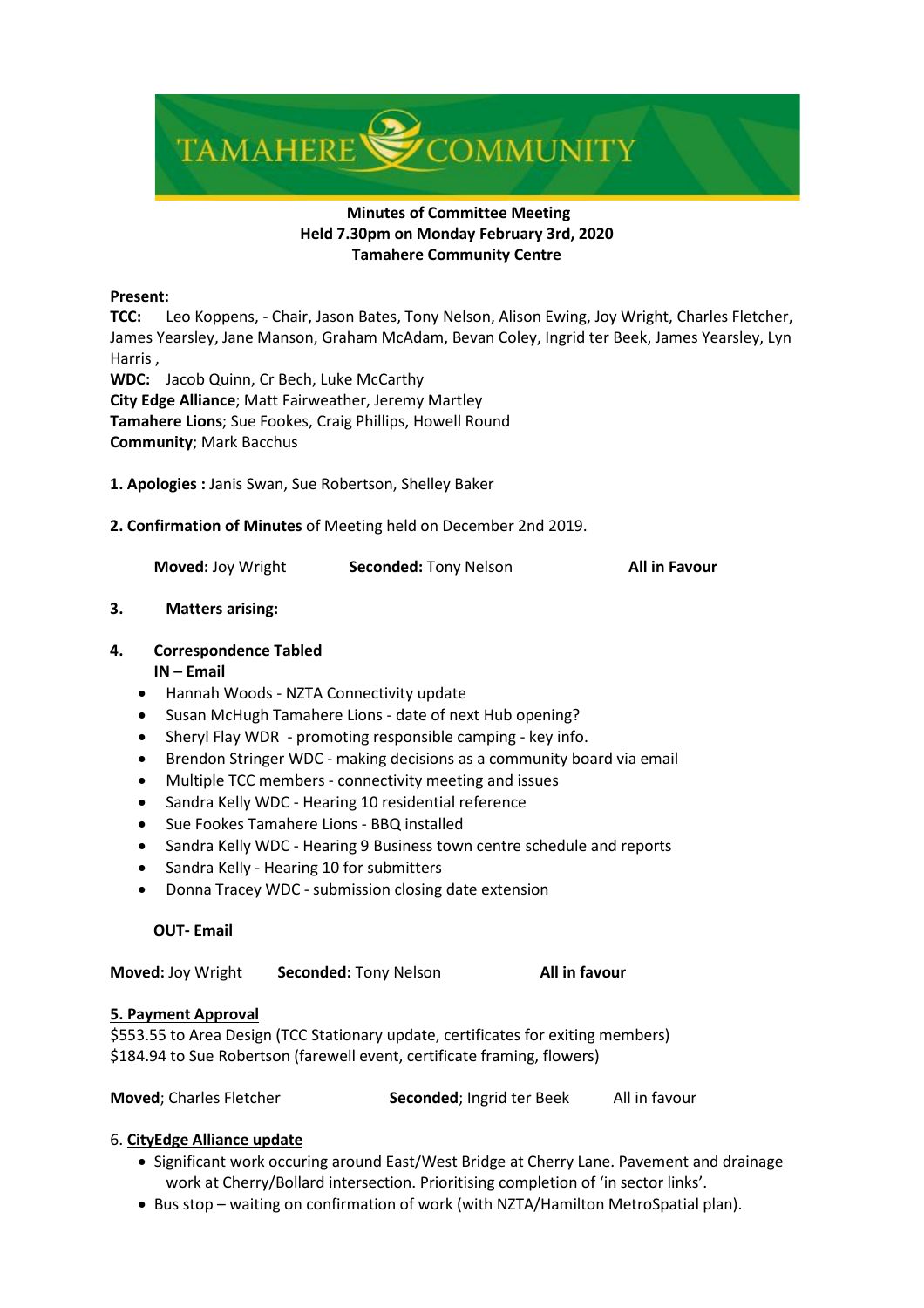- Recommend cyclists use alternate route into Hamilton via Newell Rd. The multiple cyclist signage is an NZTA requirement.
- Expressway completion end of 2021
- Interchange issues Alliance have not been told what to build re; footpaths and connectivity.

## **7. Lions update**

- The BBQ almost finished. Electricity currently turned off due to mess made by public.
- Keys required to use BBQ; handed over at present meeting to Cr Bech to forward to WDC.
- Rubbish bin, seating, tables, sign acknowledging sponsors needed. Cr Bech to chase up seating and to request extra rubbish bin. Water fountains being installed.
- Official opening possibly March when all of the above in place.

**Motion**; Thankyou to Tamahere Lions for the hard work they have put in to provide a community BBQ at Tamahere Park.

**Moved**; Jane Manson **Seconded**; Charles Fletcher **All in Favour**

## **Next projects;**

A possible Matangi project with lwi, local rubbish pickup.

Wed  $16<sup>th</sup>$  March – a public presentation of the history of Matangi dairy Factory (to be publicized). Bike racks for Tamahere Park suggested.

## **8. WDC Update – Luke McCarthy**

- E-Chargers not council led infrastructure. Suggest TCC approaches a private company to provide this. (WDC permission required).
- TCC to contact WDC regarding E Charge policy and suggest they be proactive on this. Cr Bech to talk to Fosters and Waipa Network.
- Precinct Study/One Network Plan looking at across community connectivity including possible Devine Rd closure. Any considerations need to be part of a master plan for the whole area, looking at all impacts including Southern Links and Waipa connections. Luke has been allocated time to work on this.
- Roundabout design for Devine/Birchwood being redrawn.
- No plans to widen Wiremu Tamihana Drive at present.
- Possible temporary roundabout for Wiremu Tamihana/Devine and more traffic calming measures to be installed.
- Annebrook Rd to Matangi Road extension land has been purchased, design work underway. Completion before expressway opens.
- Bus stops for Tamahere (public and school buses). Carpark beside skate park to be realigned for school buses. Luke to update on public buses. May include extension of HCC orbiter bus route as part of Hamilton MetroSpatial Plan.
- **Te Awa Cycleway ;**
- Underpass design awarded to NSB/Opus. Noted that some people will continue to cross SH21 from Church to school side rather than use underpass. Has this been considered?
- Shared footpath construction between East West Bridge and Violet McKenzie beginning (NZTA now accept this as their requirement).
- Council will create pedestrian link between East West Bridge and Newell Rd on north side of Birchwood Lane.
- Birchwood/Newell Rd roundabout awaiting land purchase.
- Riverglade Drive section awaiting timing confirmation but all required access has been secured.

# **9. Cr Bech Report – circulated**

- Blueprint review reminder to new TCC members to review. Will be progressed in March
- Speed Limits hearings completed Feb 3. Awaiting outcome.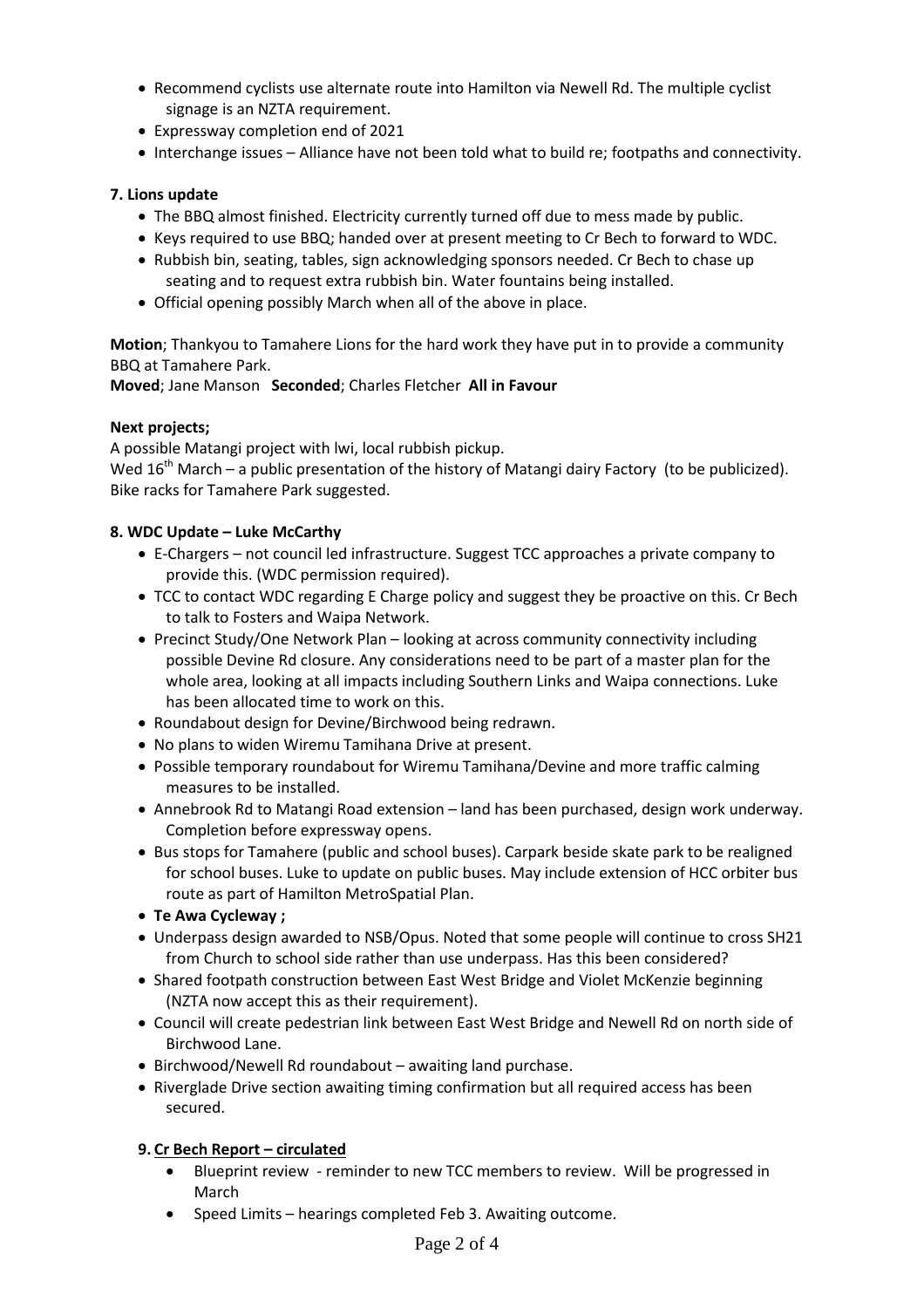• Historical Signage – Matangi/Tamahere Heritage committee has applied for funding of local points of interest. 3 identified ( Wiremu tamihana on Bruntwood Rd, Mahinerangi's Crossing at Narrows and the 2 Pa sites on Titoki. Additional points requested from TCC.

# **Tamahere Park/Piazza Update;**

- Raglan Zero Waste possible community meeting, to include Tamahere Lions.
- Cricket Pitch wicket 'pocket' completed in accordance with guidelines. Lacrosse and cricket people to double check layout in relation to fitness trail position.
- Initial seating 15 seats, picnic table, 3 water fountains (one with dog bowl) completed Feb/March. Includes picnic seats and tables at Lions BBQ.
- Fitness trail about to go out for tender.
- No update on Piazza stage in forward plan, Cr Bech trying to bring forward.
- Reserves team looking at sun shade solutions possibly solid not cloth.
- Building A nears completion. Bakery close to opening.
- Pub/café tenant signed. Construction starts March. Company is The Social Group from Auckland; their CEO will attend next TCC meting.
- Te Awa shared path Tamahere Drive construction well advanced. WDC has secured gully access at Riverglade through to crossing point to Hammond Park in Riverlea.

# **8. Service Delivery Report – circulated.**

- Confirmed that WDC depreciate Tamahere Hall. Some question as to current budget of \$38,471.00 being correct. Jacob to check whether this amount is in the current LTP or the 2022 LTP. A non funded depreciation (not taken from targeted rate income). Residents were consulted.
- Piazza bandstand/stage funding scheduled in LTP from July  $1<sup>st</sup>$  2020
- Waste water school system is at capacity. School asks WDC when it plans to exit the system. Jacob to review systems and options.
- Hub security cameras options to be discussed at next meeting.

| Moved; Charles Fletcher | Seconded; Bevan Coley | All in favour |
|-------------------------|-----------------------|---------------|
|-------------------------|-----------------------|---------------|

### **9. Other Business**

• **Letter received** – Resident Russell Gibbs re; Unfinished cycleways. Luke McCarthy WDC to respond.

### **Tamahere Reserve Report**

**Motion**; TCC requests an update from WDC on current issues and the proposed concept plan on behalf of the Tamahere Mangaone Restoration Trust.

**Moved**; Charles Fletcher **Seconded**; Ingrid ter Beek **All in favour**

**Motion;** TCC on behalf of the Tamahere Mangaone Restoration Trust requests WDC begins the consenting process to allow spare local soil to be deposited at the old Regal Haulage site to smooth undulating ground and allow for easier council maintenance.

**Moved**; Charles Fletcher **Seconded**; Ingrid ter Beek **All in favour**

TCC will make these requests to Megan May, WDC.

### **Tamahere Walkway Subcommittee Report**

There has been no further action following a TCC request for an MOU and forward funding from the LTP.

Action; Cr Bech to meet with Megan May WDC.